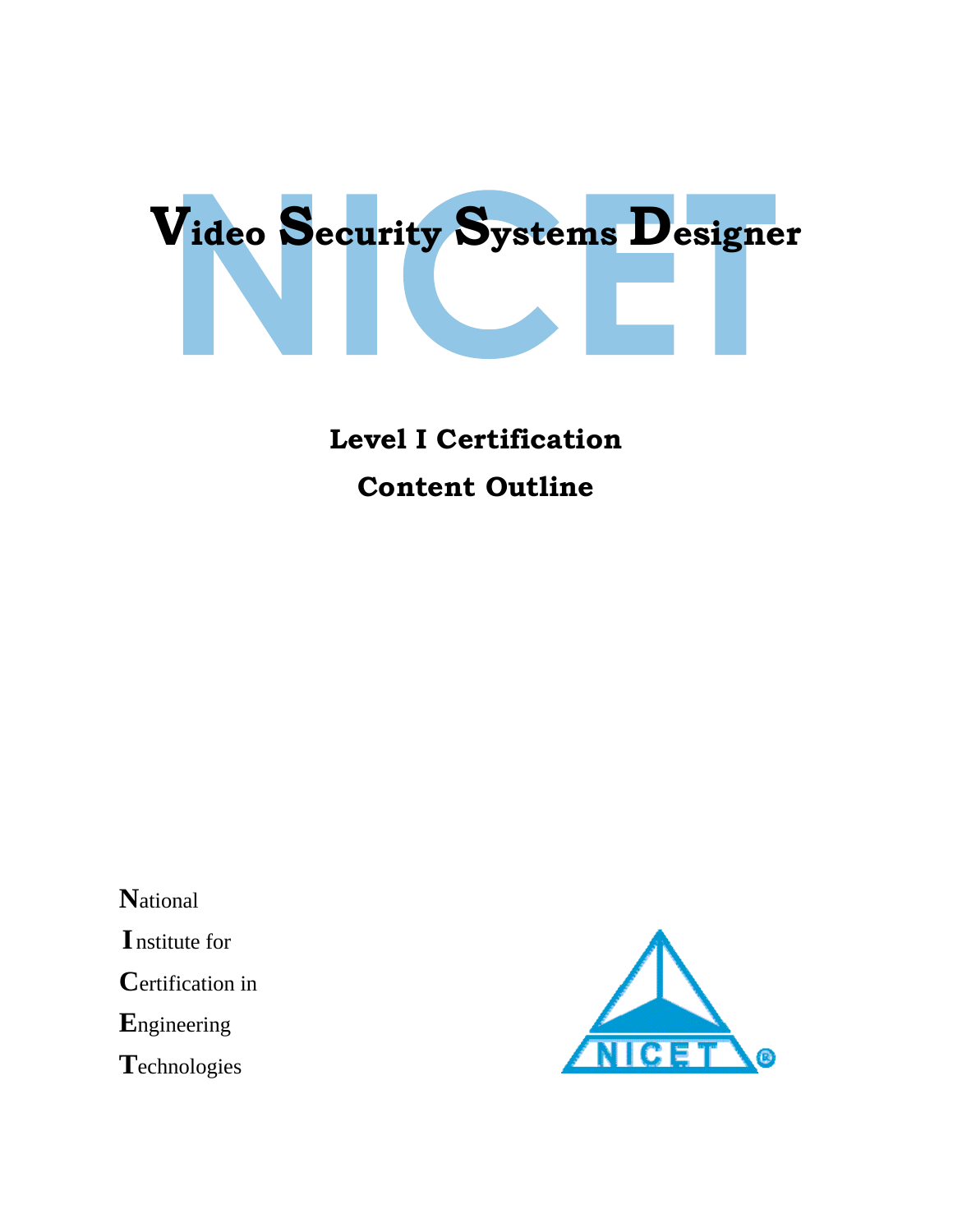# **Introduction**

The purpose of this certification program is to recognize the professionalism of qualified designers and provide a way for others to distinguish those designers who have demonstrated job knowledge and work experience. NICET will do this by defining and testing relevant knowledge and evaluating experience.

This document presents the content that is covered in the examination and other criteria for certification as a Video Security Systems Designer at Level I. This program is based on an analysis of the tasks that are performed by a competent designer. The content outline is a listing of tasks that should be performed well by a Level I certified Designer. Also included are knowledge and skills needed to succeed at each task. These tasks are the focus of the test questions that make up the Level I exam.

The tasks are grouped into larger areas of responsibilities, or "domains". The domains are:

Identify Customer Needs and Project Objective Conduct Site Assessment Lay out System Prepare Proposals, Contracts, and Documentation Plan and Conduct User Training Project Management

A general description or profile of a Level I Designer includes the following characteristics:

**Education:** Formal education not required, but educational experiences equivalent to at least a high school diploma, with coursework or other experiences that develop knowledge of algebra, trigonometry, basic electronics, business and technical English, and published technical and legal standards.

**Work Experience:** A minimum of two years of related work, one year of which must be specifically involved with plan preparation and related activities for types A and B video systems. Up to one year may be involved with the planning or installation of other low-voltage electronic or optical systems. (An Electronics Associates Degree from an ABET accredited program may be substituted for 18 months of work experience.)

**Responsibility:** With general supervision, develop plans for types A and B video systems. Interact with installer to assure proper completion of job. Obtain assistance or approvals as needed.

**Acquired Competencies:** Interface with customer and perform needs assessment and site survey for types A and B video systems. Calculate parameters, prepare plans and other documentation, and select and order components and materials. Insure that the customer is adequately trained in the proper use of the system.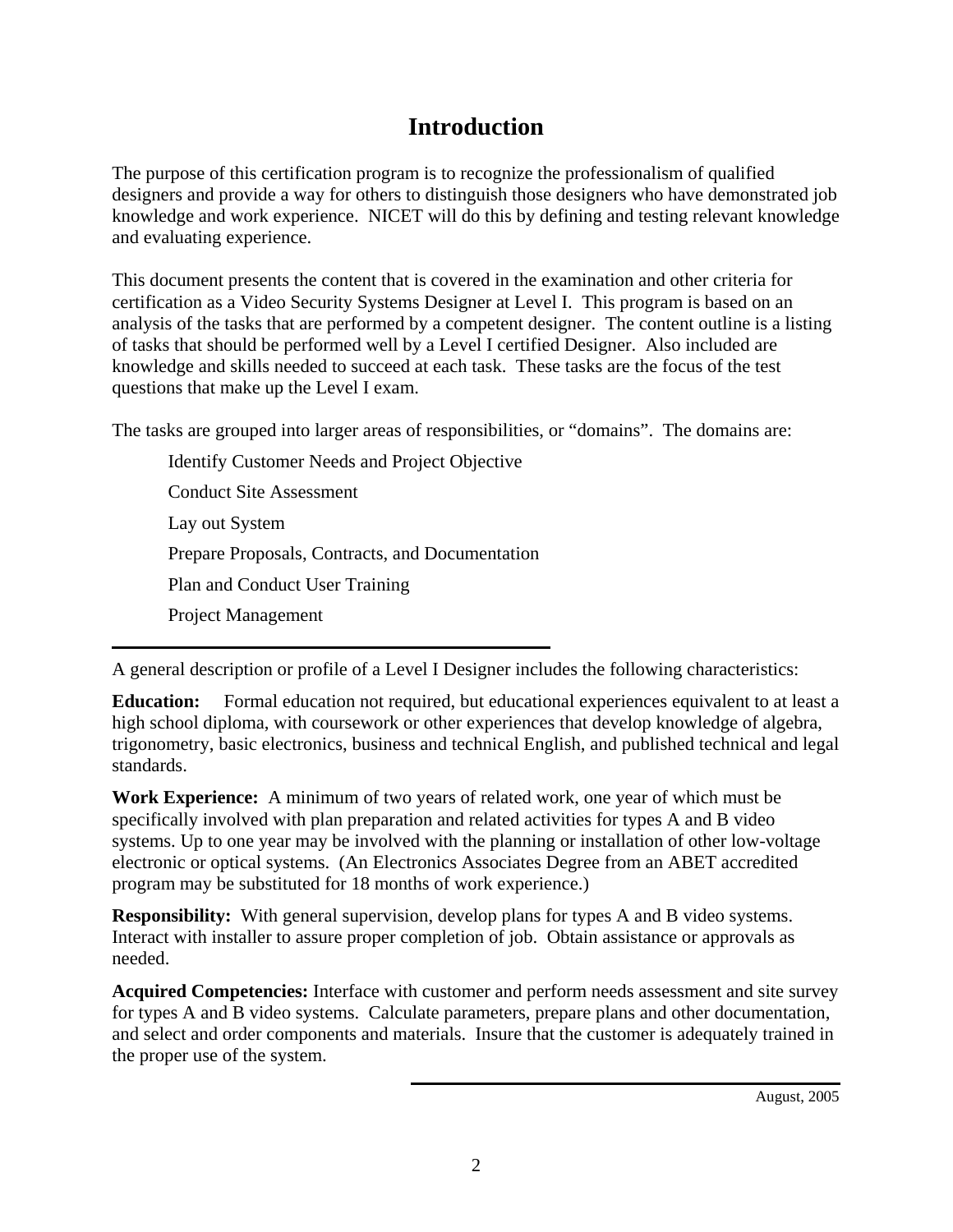# **Tasks Performed by the Level I Designer**

*(Designs Types A and B Systems)* 

# **1.1** *"Identify Customer Needs and Project Objective" Tasks*

#### **1.1.1 Determine the applicability of CCTV to the client's needs.**

Knowledge:

CCTV terminology related to the purposes of the system, including deterrence, observation, interdiction, documentation, and communication

Equipment characteristics or parameters that are most important in determining usefulness for various applications

CCTV functions that can trigger, or be triggered by, alarms, HVAC, or intercom

Functions performed by and the capabilities of Types A and B CCTV equipment

Skills:

Communicate clearly.

Propose CCTV applications where appropriate based on client's description of the situation and concerns.

Keep an accurate record of discussions with clients and suppliers.

#### **1.1.2 Identify the costs and benefits of implementing a CCTV system in a particular situation.**

Knowledge:

How each type of CCTV application (deterrence, observation, interdiction, documentation, and/or communication) can save money, reduce risk, or otherwise generate an overt benefit to a client

Skills:

Estimate the cost savings and other benefits from applying CCTV to the client's situation.

Locate and use business and government information descriptive of problems in particular settings that could be reduced by an appropriate CCTV application.

Estimate the costs of CCTV system equipment, installation, operator training, and maintenance.

Estimate a projected return-on-investment timeline.

Keep an accurate record of discussions with clients and suppliers.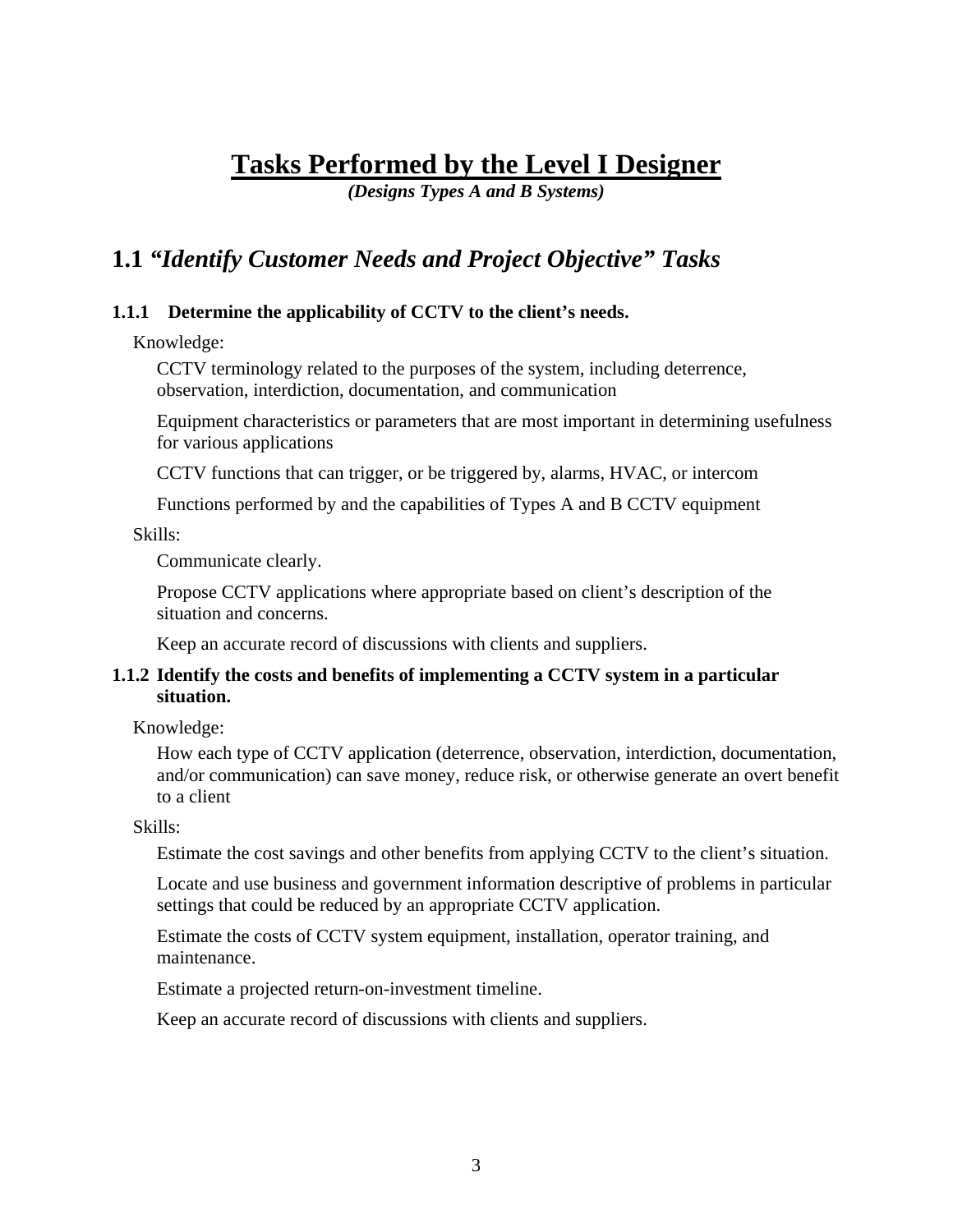### **1.2 "Conduct Site Assessment" Tasks**

#### **1.2.1 Determine the size, structure, electrical system, and overall layout of the facility.**

Knowledge:

Properties of building structural and surface elements and materials relevant to placement of CCTV equipment

Structural and electrical factors that can affect video signals in cables and fiber

Skills:

Recognize relevant building structural supports, surfaces, spaces, and materials (such as steel beams, wood beams, lighting poles, dry wall, cinder block walls, hanging ceilings and the spaces above them, cable trays, size and shape of indoor and outdoor spaces, etc.), and identify their impact on the placement of CCTV equipment.

Read and interpret construction and floor plans.

Identify potential sources of transmission interference.

Identify sources of electrical power.

Identify available existing conduit.

#### **1.2.2 Identify potential locations for cameras.**

Knowledge:

Spatial, support/mechanical, and electrical requirements of various components of cameras and housings

Relationships between camera sensitivity, lens functions, and requirements for illumination

Mathematical relationship that determines the field of view dimensions (width, height) from the imager format (horizontal, vertical), distance to the target, and focal length of the lens

Horizontal and vertical formats of common camera formats (1/4", 1/3", 1/2", 2/3", and 1")

Day/night and seasonal variances in lighting and temperature and how they can affect camera function

Meaning of each of the following terms and, where appropriate, how each is measured:

- Manual and auto iris
- f-stop
- Object distance
- Depth of field
- Focal Length
- Field of view
- Lens and imager format
- Resolution
- $\bullet$  Lux
- Backlight

Skills:

Read and interpret construction and floor plans.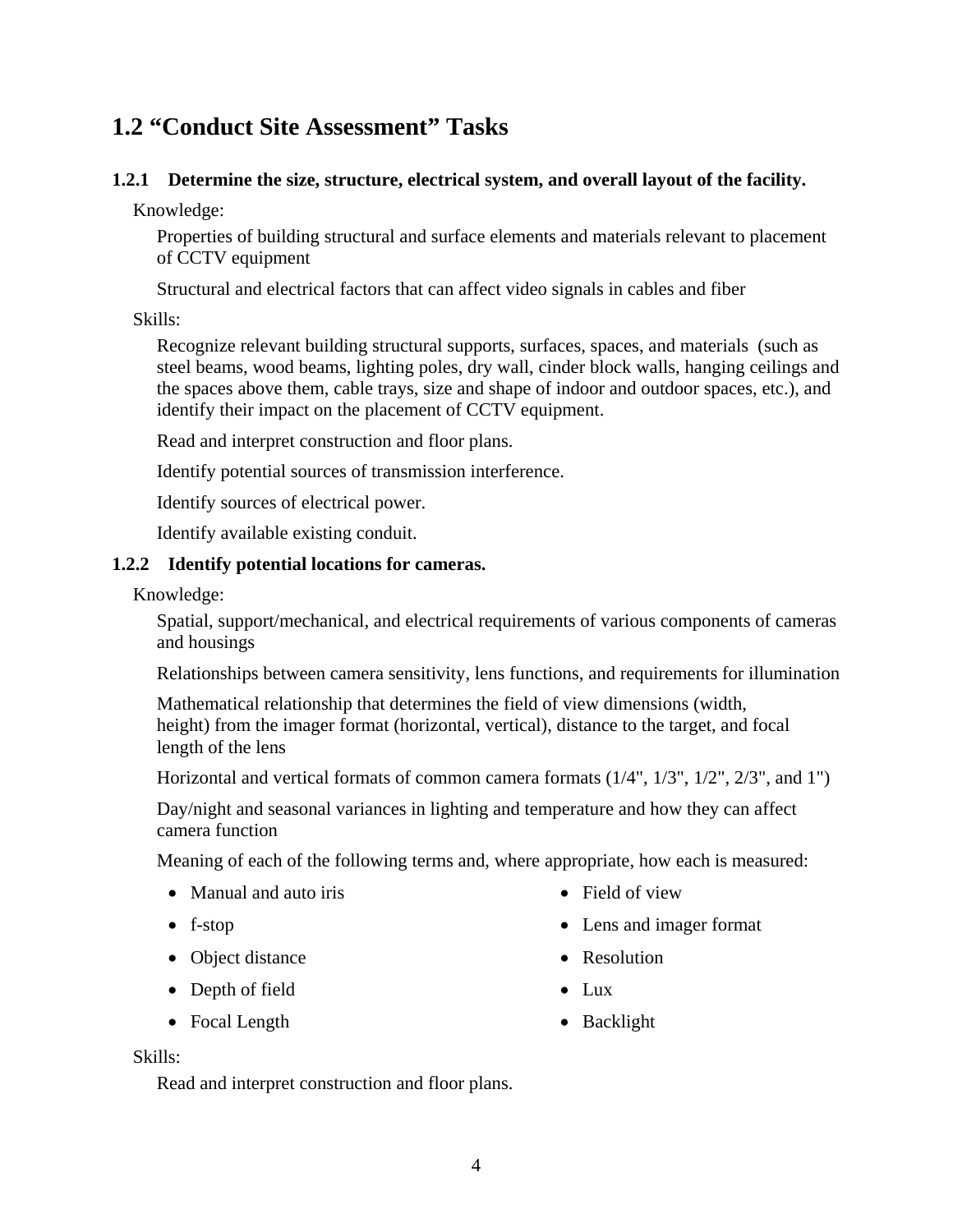Identify ways in which the site environment can affect camera function.

Determine the type of lighting (point v. diffuse, direction) at the site and use a light meter to determine light levels.

Use an optical viewfinder to check field of view.

Use a lens field-of-view calculator.

#### **1.2.3 Identify potential locations for CCTV video, alarm, and data transmission/ distribution equipment.**

Knowledge:

Spatial, environmental, mechanical, and electrical requirements of various CCTV video, alarm, and data components

Skills:

Recognize relevant building structural supports, surfaces, spaces, and materials (such as steel beams, wood beams, lighting poles, dry wall, cinder block walls, hanging ceilings and the spaces above them, cable trays, size and shape of indoor and outdoor spaces, etc.), and identify their impact on the placement of equipment.

Recognize equipment locations appropriate for the application.

Read and interpret construction and floor plans.

Identify potential sources of problems with candidate sites.

### **1.2.4 Identify potential locations for head-end equipment.**

Knowledge:

Spatial, environmental, ergonomic, mechanical, and electrical requirements of various CCTV head-end components

Skills:

Recognize relevant building structural supports, surfaces, spaces, and materials (such as steel beams, wood beams, lighting poles, dry wall, cinder block walls, hanging ceilings and the spaces above them, cable trays, size and shape of indoor and outdoor spaces, etc.), and identify their impact on the placement of CCTV head-end equipment.

Identify closets for cable termination and related equipment.

Identify appropriate space for cabinets to house head-end equipment.

Read and interpret construction and floor plans.

Identify potential sources of problems with candidate sites.

### **1.2.5 Identify cable path options between potential equipment locations.**

Knowledge:

Cabling considerations and limitations of wire ways, conduit, and ducts

Situations that require trenching or burying of cables

NFPA/NEC code requirements for CCTV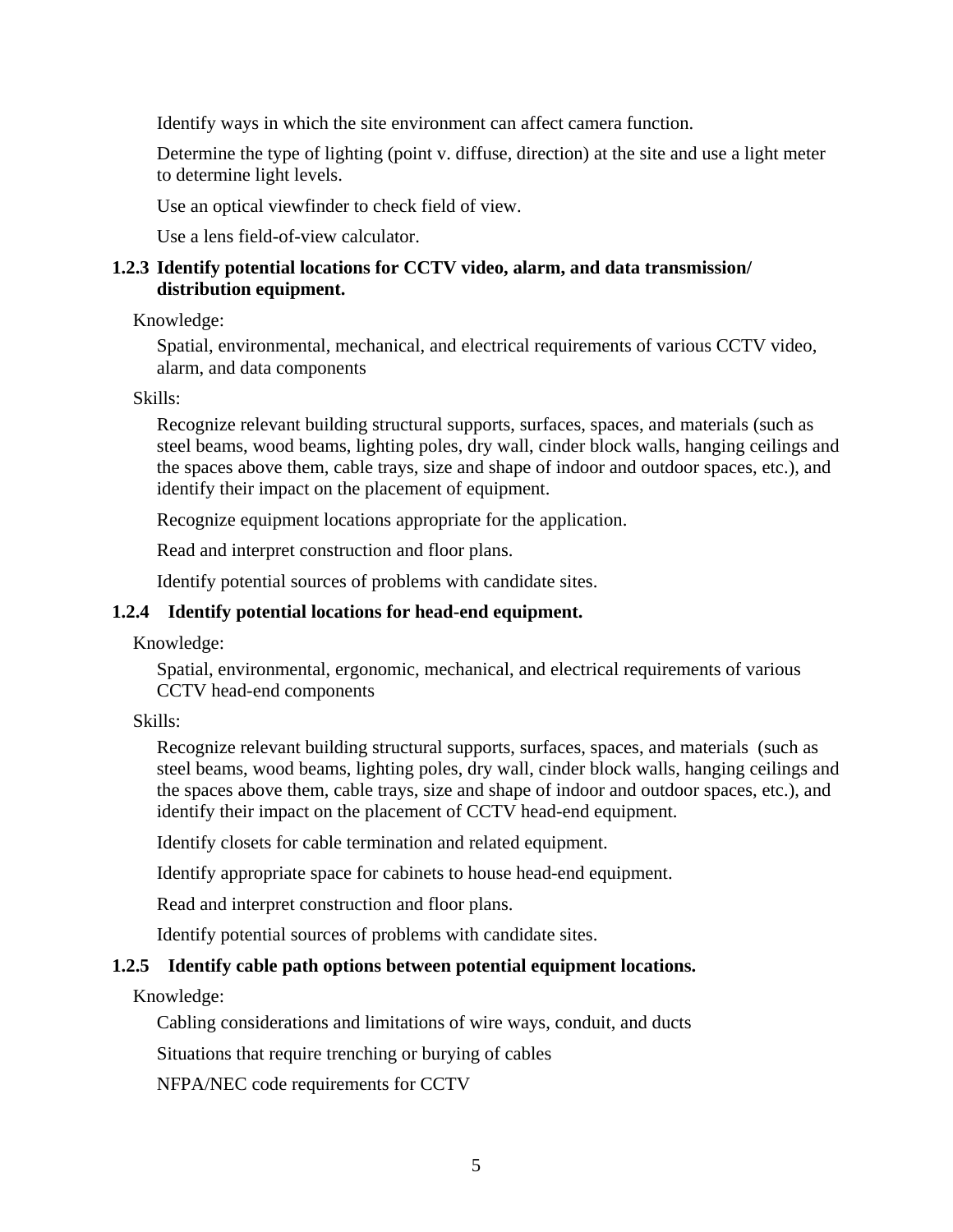Types of wiring that may be used for CCTV installations, how each may be bundled, and when each should be shielded or grounded

Skills:

Use measuring wheel and other measuring tools to estimate distances.

Determine local jurisdiction requirements for cable placement.

Identify specific requirements for NFPA/NEC codes as they relate to cable installations for CCTV.

#### **1.2.6 Prepare site assessment notes.**

Knowledge:

What site observations need to be recorded

Skills:

Communicate clearly in writing and graphically.

Document on a floor plan and riser diagrams the potential locations for transmission equipment and cable paths, head-end devices, and cameras.

Record site information relevant to system planning, installation, and equipment.

# **1.3** *"Lay out System" Tasks*

#### **1.3.1 Determine which features of the facility impact this project.**

Knowledge:

Characteristics of Types A and B system components that best suit them to particular applications and environments

Configuration of building and site structures as related to cable routing requirements and equipment mounting

Lighting characteristics as they apply to equipment selection and placement

NFPA/NEC

How the usage of the facility impacts the project design

Skills:

Evaluate how building structures, spaces, and usage together with lighting and other relevant aspects of the facility are likely to affect the design of a system to meet the client's purpose or purposes.

Determine space requirements for operator consoles and/or control equipment.

Read and interpret technical specifications.

Determine whether system objectives can be achieved with given technical limitations and identify specific shortcomings.

Develop elements of design that will overcome technical limitations in selected components.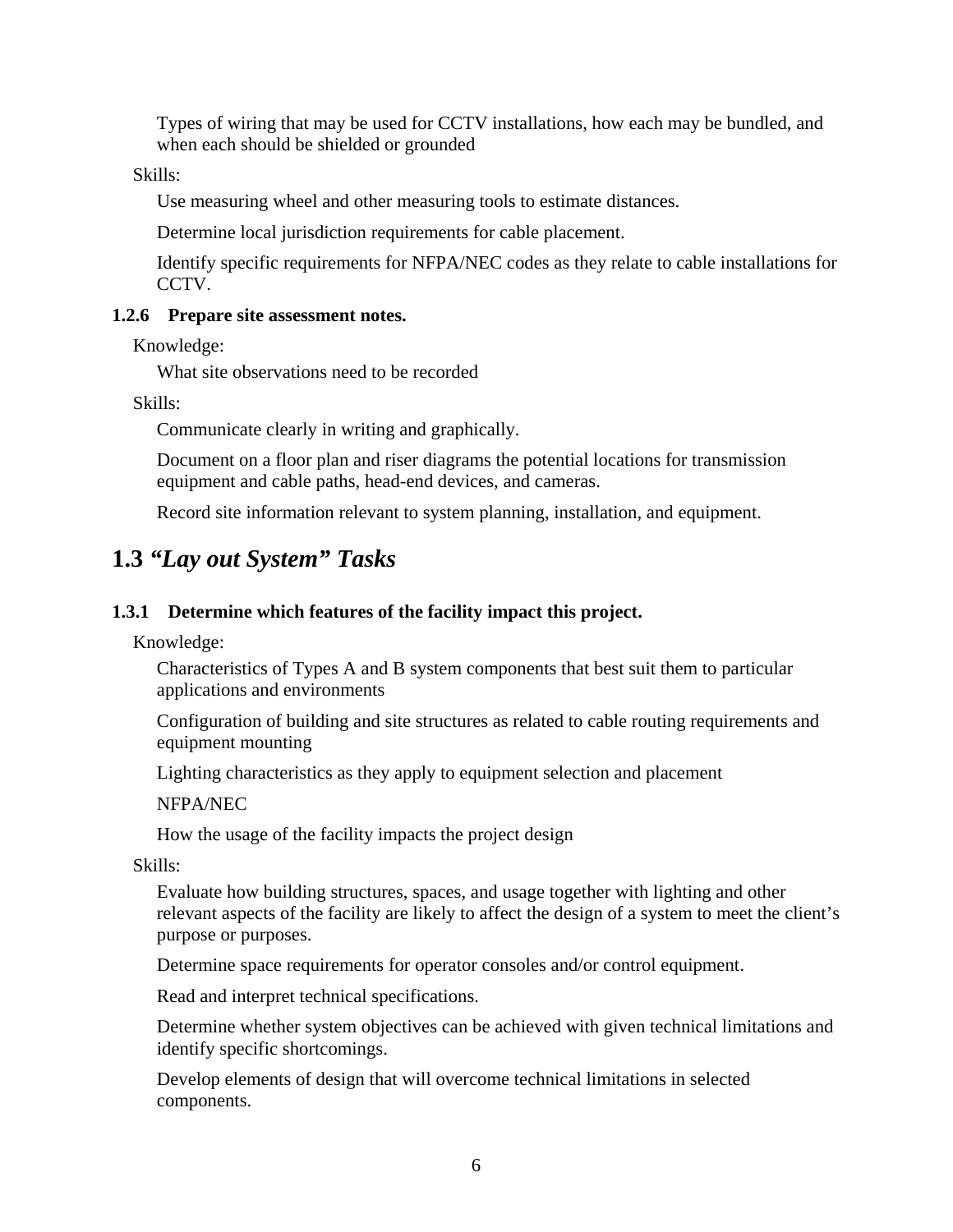#### **1.3.2 Identify legal, regulatory, and privacy concerns.**

#### Knowledge:

Recommendations contained in the "CCTV for Public Safety Report," published by SIA

Sources of information on laws, regulations, and guidelines related to video systems

Skills:

Recognize practices that would increase or diminish the likelihood that recorded video would be accepted as evidence in a legal proceeding.

Research and abide by local regulations associated with CCTV systems.

Perform research and communicate with appropriate individuals to formulate and answer legal, regulatory, and privacy questions.

#### **1.3.3 Prepare preliminary plans for types A and B systems, including block diagrams and related information.**

Knowledge:

Lighting requirements of cameras and applications

Conventional use of symbols in block diagrams

Power and signal pathways to, from, and between system components that are required for various functions

#### Skills:

Determine the quantity and types of system components necessary for the application and the critical characteristics of each.

Select locations for equipment placement.

Graphically represent these components and the power and signal connections to be made to, from, and between them.

Identify the influence of environmental factors upon equipment selection choices.

Collect product data from various manufacturers for use in design process.

#### **1.3.4 Select cameras, lenses, and housings.**

Knowledge:

Terminology associated with Types A and B cameras, lenses, and housings, including power, depth of field, focus, sensitivity, resolution, and PTZ controls, power and signal connections, components of composite video signals, and purposes/functions

Device characteristics best suited to various applications

Skills:

Recognize factors in either the client's requirements or in the built or natural environment that place limitations or specific requirements on cameras and housings.

Select the optimal equipment for the application, quality requirements, facility, environment, system compatibility and interface requirements, and cost limitations, using manufacturers' specifications and other resources.

Plan for future expansion requirements.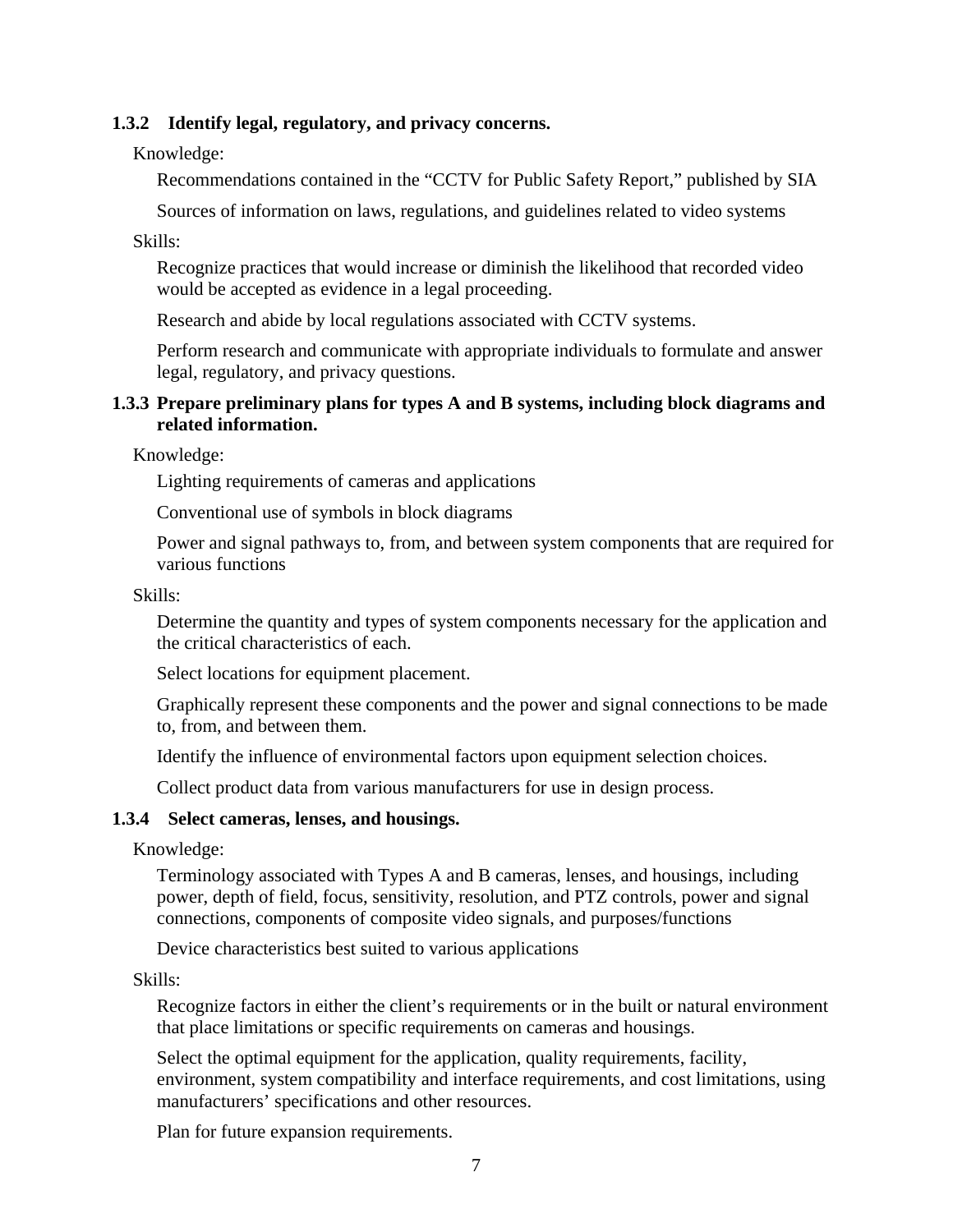#### **1.3.5 Select video cables, fiber, connectors, transmission devices, and surge/lightning protection devices.**

Knowledge:

Terminology associated with cables, fiber, and transmission devices for Types A and B systems, and their purposes and functions

Capabilities and limitations of various transmission methods

Surge and lightning protection requirements

NFPA/NEC

Skills:

Recognize system characteristics that create limitations or specific requirements for transmission.

Select the optimal cables and transmission equipment for the application, facility, environment, system compatibility and interface requirements, NEC requirements, and cost limitations, using manufacturers' specifications and other resources.

Calculate proper coax and power wire sizes.

Select proper surge/lightning protection capacities for the equipment and the environment.

Plan for future expansion requirements.

#### **1.3.6 Select head-end devices including monitors, recording devices, and controllers.**

Knowledge:

Terminology associated with Types A and B head-end devices, controls, power and signal connections, and their purposes and functions

Device characteristics best suited to various applications

Skills:

Plan for future expansion requirements.

Recognize factors in either the client's requirements or in the built or natural environment that place limitations or specific requirements on head-end devices.

Estimate storage time on recording media for VCRs and DVRs.

Select the optimal equipment for the application, quality requirements, facility, environment, system compatibility and interface requirements, and cost limitations, using manufacturers' specifications and other resources.

#### **1.3.7 Review preliminary plan against objective, budgets, and limitations.**

Knowledge:

Plan elements to be reviewed, and how each type of CCTV application (deterrence, observation, interdiction, documentation, and/or communication) can save money, reduce risk, or otherwise generate an overt benefit to a client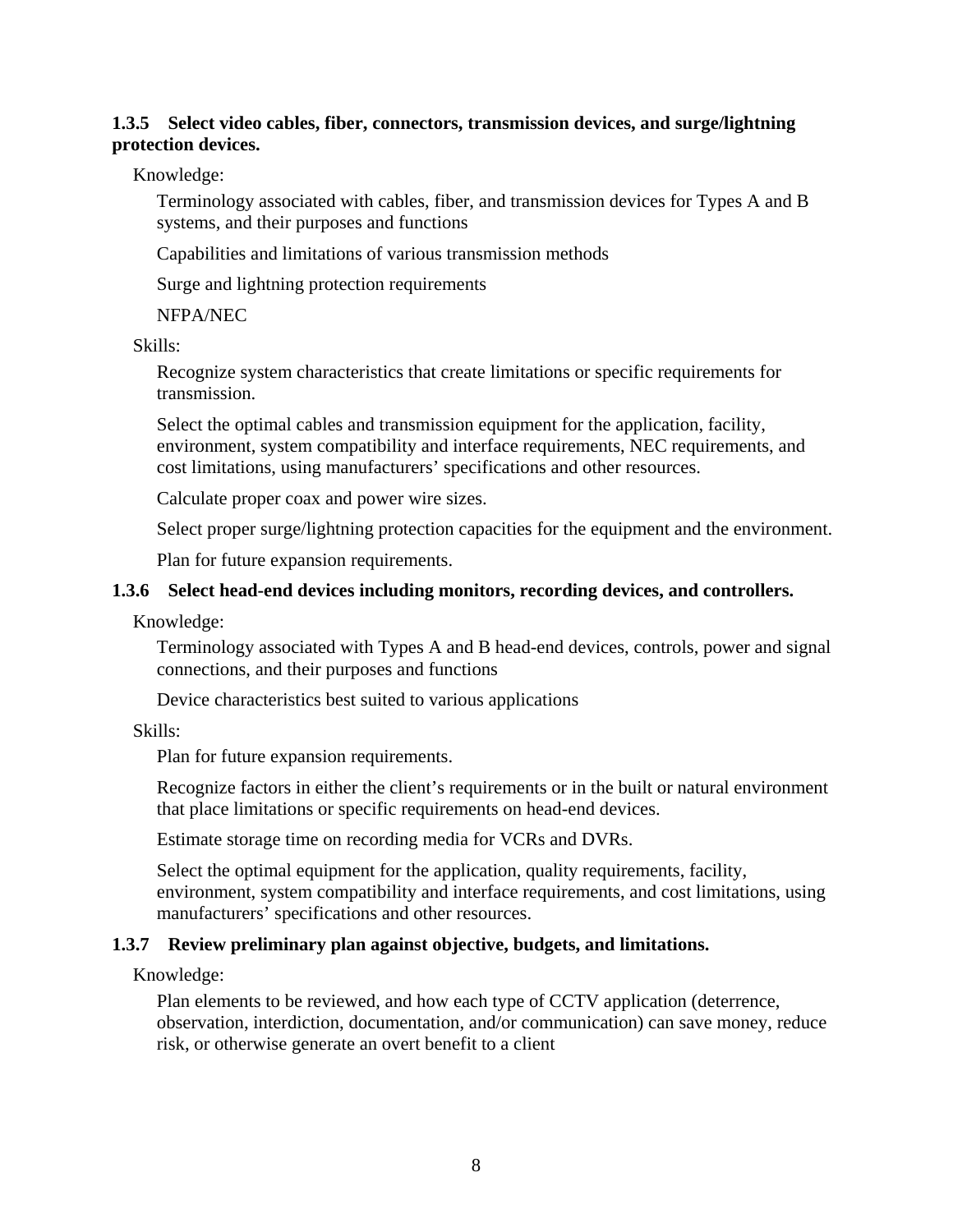Skills:

Compare the preliminary plan with the customer's or specifier's needs and objectives and the site assessment.

Formulate and consider alternate methods.

#### **1.3.8 Lay out video, power, and control paths and conduits.**

Knowledge:

Technical requirements for power, control, and video signal transmission

Capabilities of various transmission media in terms of bandwidth, path loss and distance limitations, and shielding and grounding requirements

Meanings and applications of the following terms:

- impedance
- loop resistance
- watt
- volt

• hertz

• volt-amp

 $\bullet$  ohm

• decibel

• ampere

Conduit fill schedules, bend radii, and application of NEC

Basic applications of multi-mode fiber optic equipment as related to CCTV

Wiring specifications

#### Skills:

Use Ohm's Law to calculate voltage, current, and resistance, and perform power calculations.

Calculate path losses in coax cable, fiber, and RF modulated systems, including connectors.

Calculate circular cross-sections and conduit fill percentages.

Read and interpret manufacturer's specification materials.

Prepare a floor plan showing device location and cable routing.

Record equipment specifications and note interconnectivity and cable requirements on the block diagram.

### **1.3.9 Compile a list of Materials.**

Knowledge:

Terminology of system components, cables, hardware, and miscellaneous materials

Skills:

Compile a list of video components required to meet the project objectives.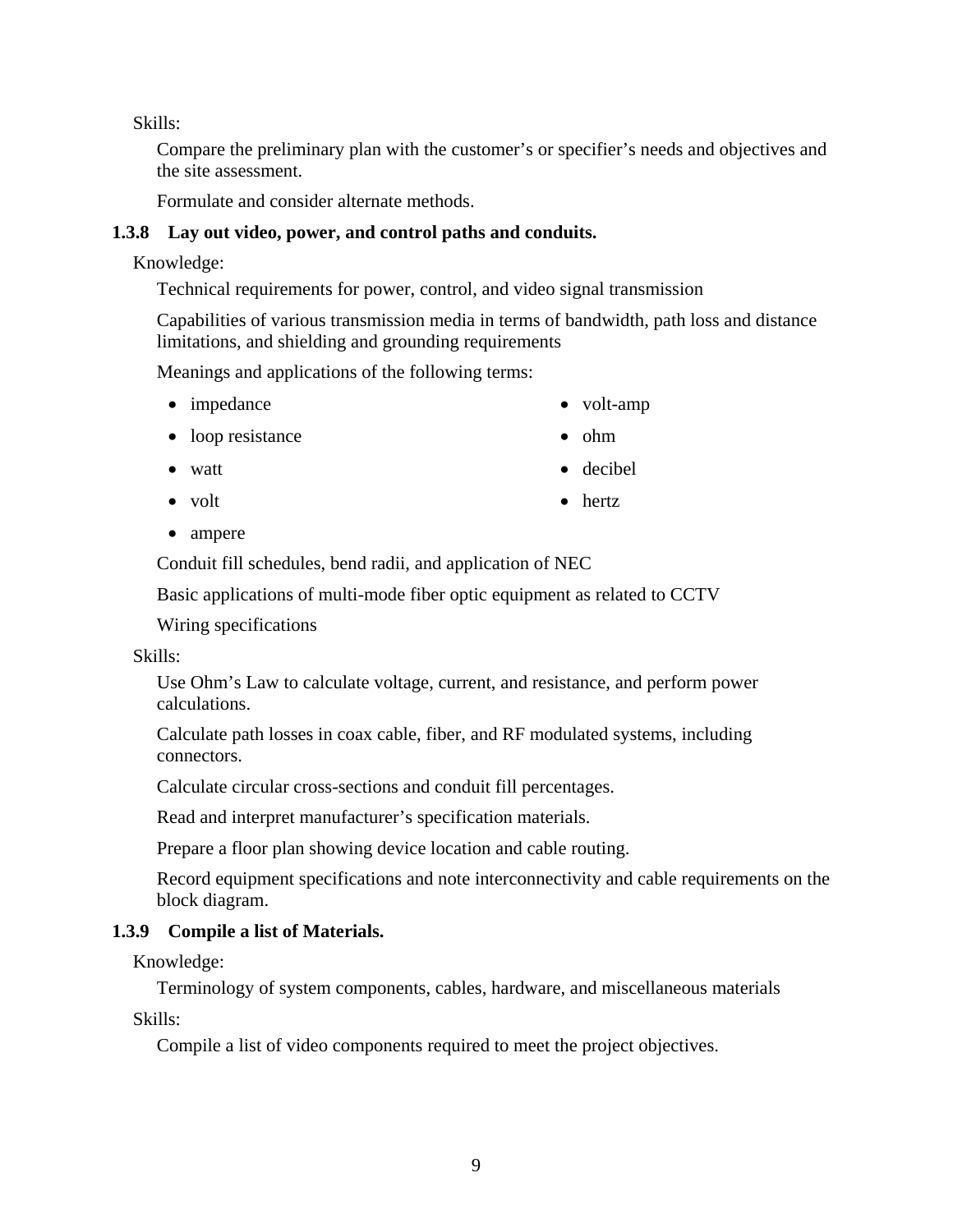Determine the quantity of items of supporting hardware and miscellaneous materials (including rings, wire mold, conduit, tie-wraps, wire management, connectors, power strips, etc.) required for the system as laid out in the preliminary plan.

#### **1.3.10 Prepare final plans and drawings.**

Knowledge:

How to present symbols and scales on floor plans

How to layout a clear system diagram/schematic

Skills:

Prepare sufficiently detailed plans to facilitate an efficient installation, including a complete layout, correctly scaled and dimensioned, including or referencing component information, and a proper legend.

Verify the requirements and limitations of the equipment to properly size wiring and place devices.

#### **1.3.11 Lay out consoles.**

Knowledge:

EIA racking standards

Ergonomic and mounting considerations for head-end equipment

Skills:

Read and interpret manufacturers' specification materials to determine component dimensions and view angles for monitors.

Prepare proper console drawings including monitor and controller locations, mounting and power requirements, and cable management.

### **1.4** *"Prepare Proposals, Contracts, and Documentation" Tasks*

#### **1.4.1 Prepare a formal bill of materials for a system installation.**

Knowledge:

Product information that is required to specify a component for purchasing

Skills:

Given a list of materials for a project, prepare a well-organized and properly formatted bill of materials.

(vs. mark-up)

#### **1.4.2 Determine labor and other installation costs.**

Knowledge:

Meanings and applications of the following estimating concepts:

- Takeoffs Burden • Profit margin
- Overhead • Shop supplies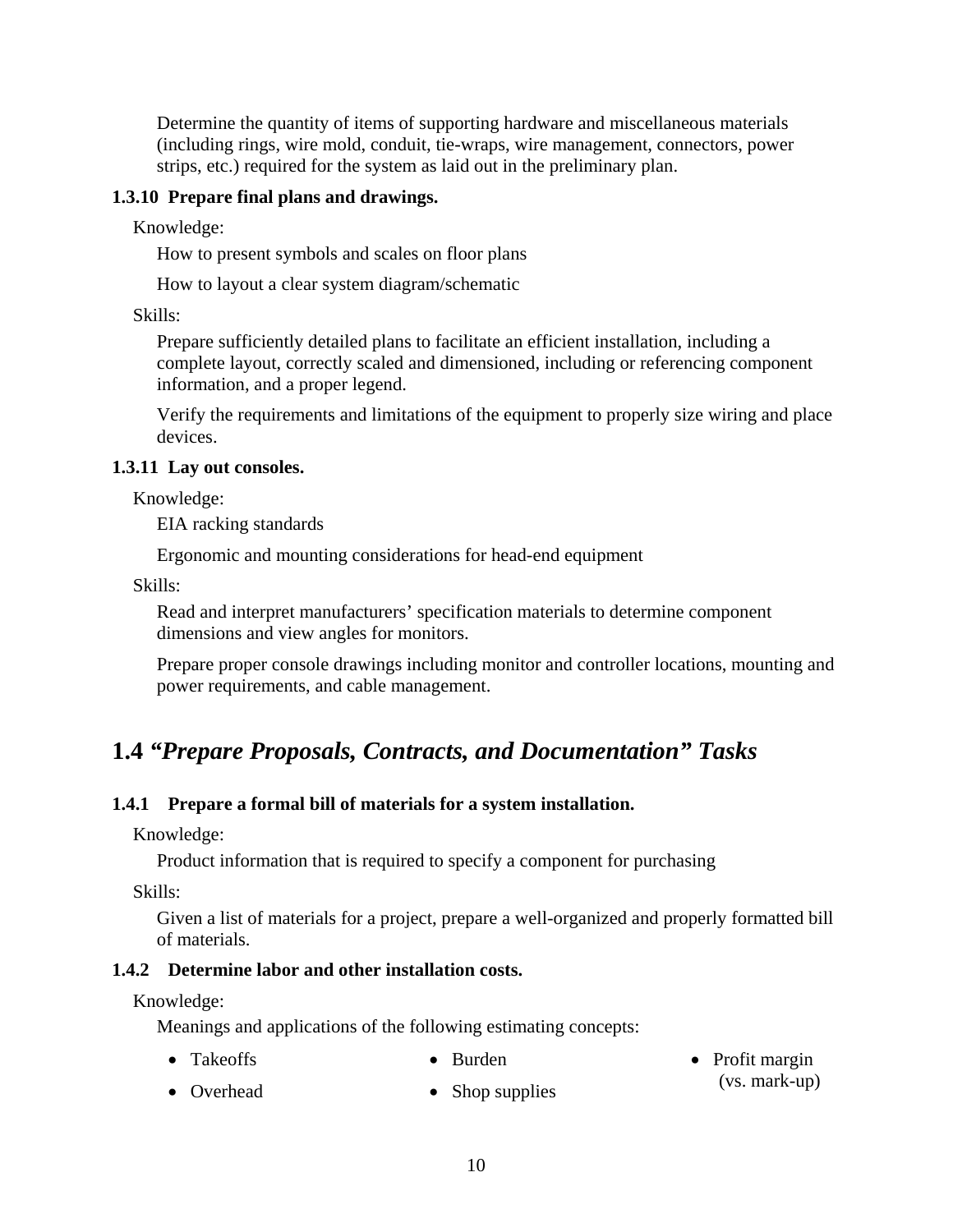Types of installation methods used for CCTV, coaxial cable, twisted pair, optical fiber, microwave, and wireless, and their impact on labor costs

Impact of factors such as the following upon installation costs:

- Equipment rentals
- Subcontracts
- Hard walls/ceilings or adverse conditions
- Second or third shift work
- New product learning curve
- Programming
- Occupied facilities
- Warranty
- Freight
- Licenses, permits, taxes
- Restrictions on access to premises
- Safety hazards

#### Skills:

Determine what special factors or circumstances may affect a particular installation and the costs involved.

Determine the labor costs of various installation procedures in various circumstances.

#### **1.4.3 Prepare proposals and complete contracts for system planning and installation.**

Knowledge:

Effects of factors such as material pricing, taxes, markups, insurance and bonding requirements, etc., upon the final project price

Elements to be contained in a proposal

Terminology and elements to be contained in a contract

Basic vocabulary and grammar of business English

Skills:

Communicate in writing the functions to be performed by a system, and how it will meet the needs of the client.

Determine the total cost of labor, materials, and other factors such as taxes, markups, insurance and bonding requirements, etc.

Define the scopes of work to be performed by the owner, other trades, and the contractor preparing the proposal.

Work with the client and other company personnel to determine and write-up terms and conditions.

Read and interpret standard contracts.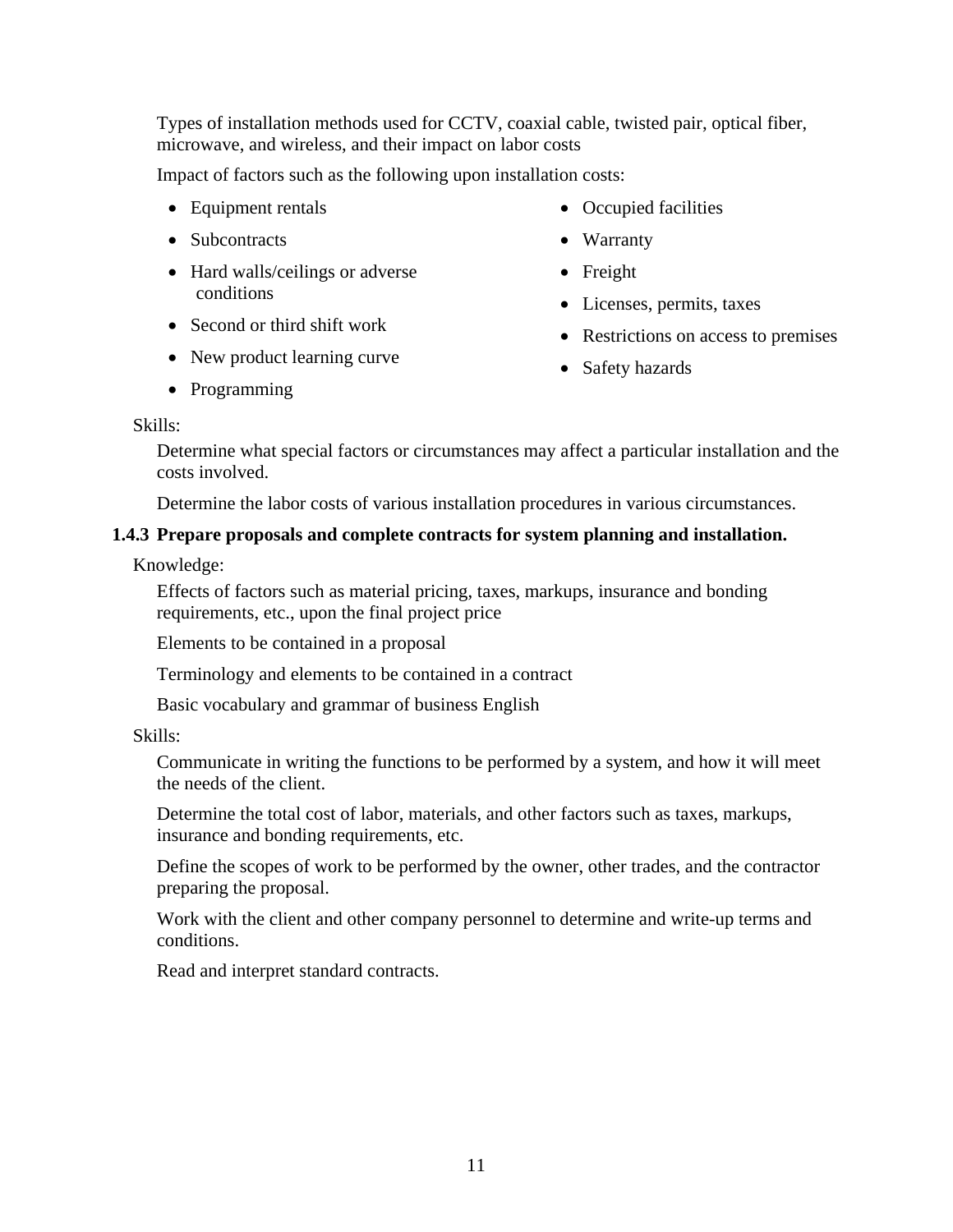#### **1.4.4 Prepare contracts with subcontractors and orders with outside vendors.**

Knowledge:

What should be covered in a contract with a subcontractor

Terms and conditions that could be placed on an order or subcontract, including payment terms, freight terms, delayed delivery, quantity breaks, back orders, restocking charges, etc.

Skills:

Evaluate the impact of subcontractor/vendor activities and schedules on your project.

State clearly what is to be provided by the subcontractor and/or vendor and a timeline for completion.

Read and interpret standard contracts.

#### **1.4.5 Obtain permits.**

Knowledge:

Activities, locations, and types of projects that are likely to require permits

Skills:

Determine specific state and local permit requirements.

Collect the information required for the permits.

Determine and follow the correct procedures for obtaining, displaying, and closing permits.

# **1.5** *"Plan and Conduct User Training" Tasks*

#### **1.5.1 Determine training needs of end-user personnel.**

Knowledge:

Roles of operators (people who use the system), administrators (who set up or program the system), and maintainers (who perform prescribed periodic maintenance functions) of CCTV systems

ADDIE training model as defined in "Teach SMEs to Design Training" by the American Society for Training and Development

Skills:

Determine existing skills and limitations, including technical knowledge, communication ability, and experience, of site personnel.

Determine who will be trained in system set-up and operating functions to ensure that the system can be operated to meet its objectives and to minimize the need for future support.

Determine what end-user maintenance functions are required/recommended for the system.

#### **1.5.2 Plan training session and prepare outline and materials.**

Knowledge:

CCTV systems' operational functions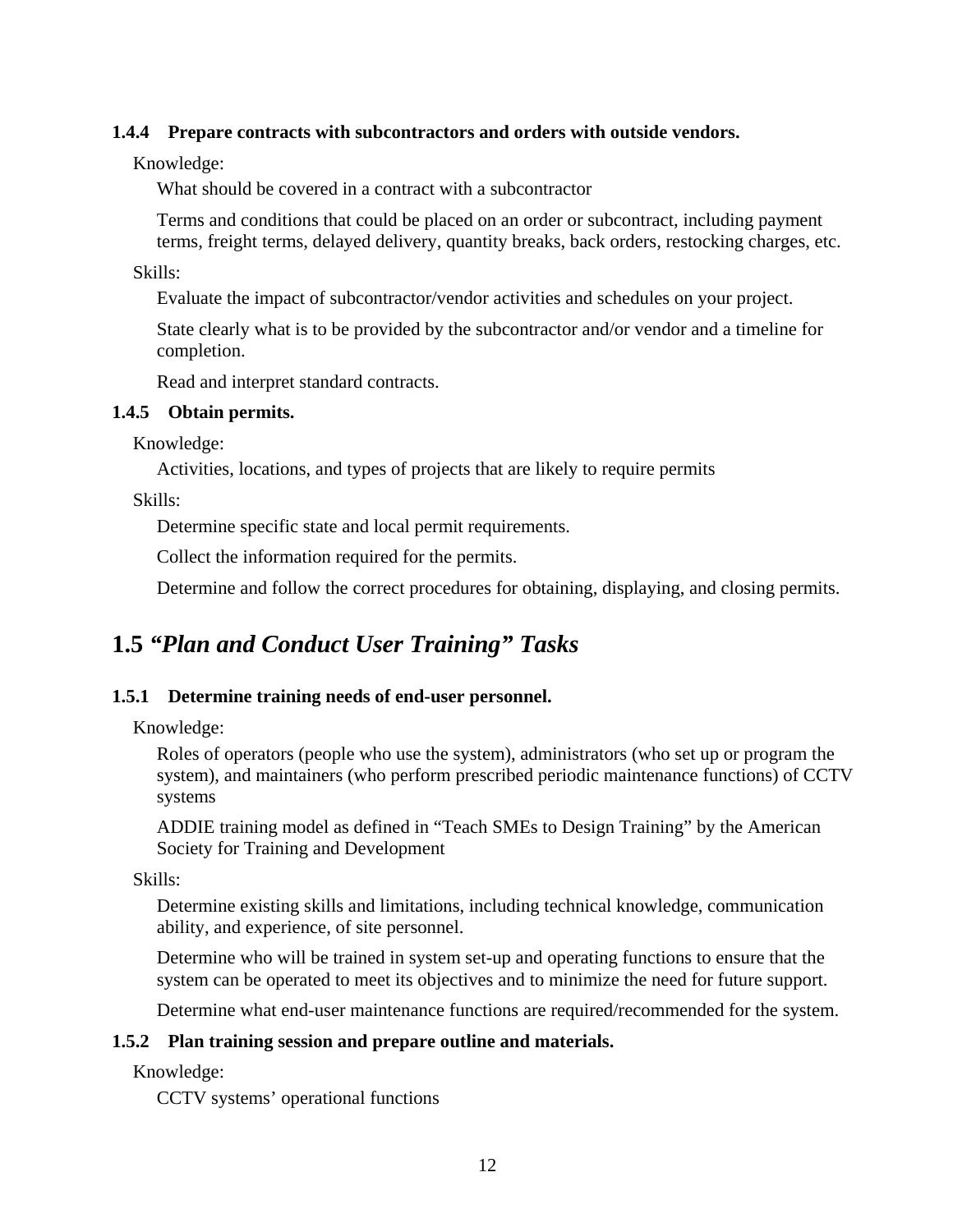ADDIE training model as defined in "Teach SMEs to Design Training" by the American Society for Training and Development

Skills:

Determine the system's capabilities relevant to the customer's needs.

Determine the contents of manufacturers' manuals.

Collect manufacturers' instruction manuals and other reference resources and highlight or tab key elements.

Prepare an outline of the steps involved in each operation.

Adapt training plans to available facility.

Arrange for personnel and facility availability and access to equipment.

Minimize potential distractions.

#### **1.5.3 Conduct training session.**

Knowledge:

Common mistakes made when using CCTV systems

Reference sources, including what information is available from system documentation, online help, and telephone support, and how to access each

ADDIE training model as defined in "Teach SMEs to Design Training" by the American Society for Training and Development

Skills:

Explain the meaning of terminology to be used.

Clearly describe the equipment and functions to be learned.

Deliver lecture, demonstration, discussion, on-the-job training, web-based, hands-on, programmed/sequential, simulation, games, group, role-playing, case-study, and exercises/tests as appropriate.

Demonstrate the functions on the equipment utilizing the training outline.

Coach the student while he/she performs the task.

Coach the student in recovering from mistakes.

Clearly describe the indicators of unacceptable performance of the system and the appropriate response.

Review with the student the various references that are available to answer future questions such as manufacturer's instructions manuals, tech support numbers, web sites, etc.

Respond appropriately and accurately to the student's expressed concerns and questions.

Provide positive reinforcement and motivational incentives.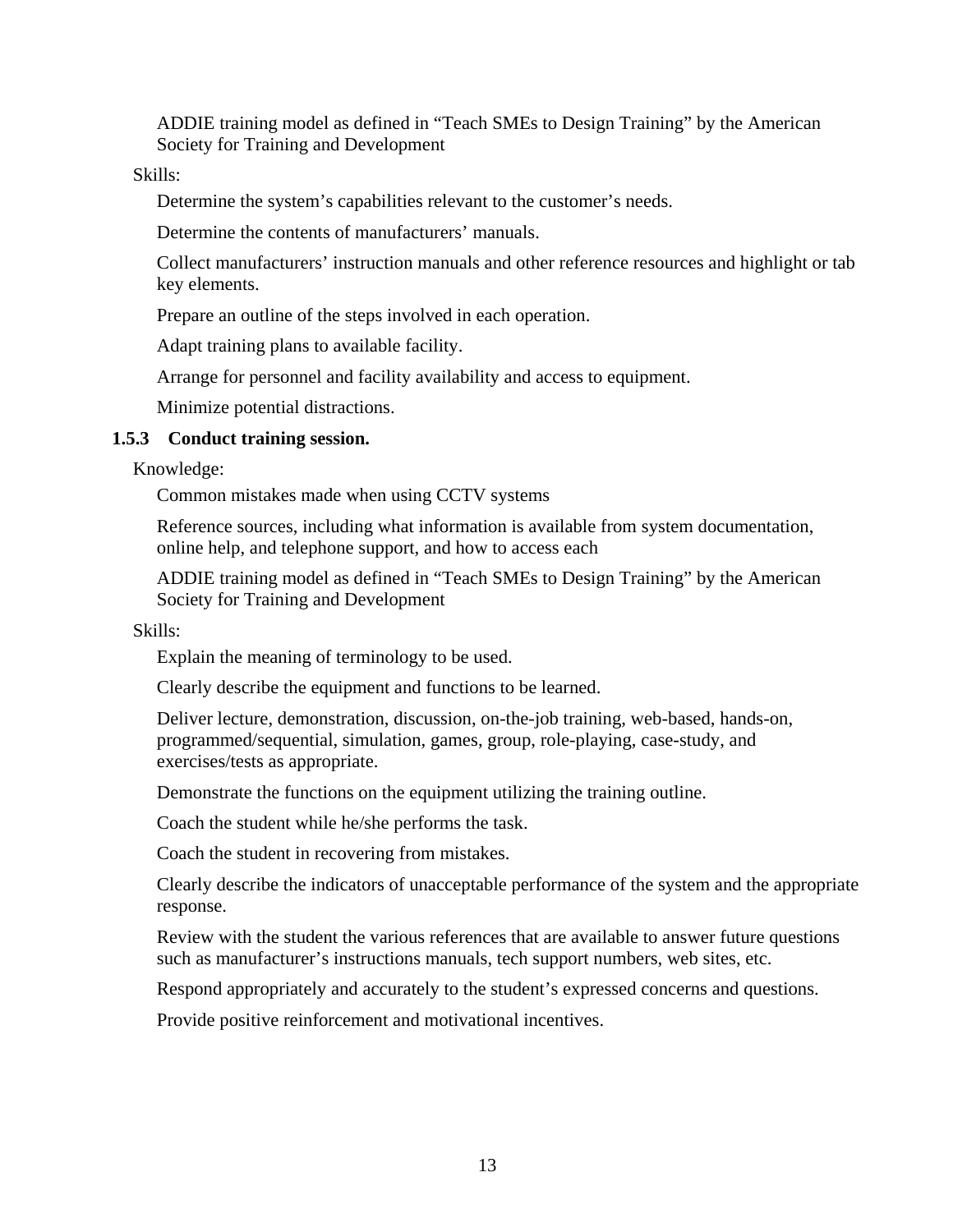#### **1.5.4 Evaluate effectiveness of training.**

Knowledge:

Types and level of knowledge required for proper system operation, administration, and enduser maintenance

ADDIE training model as defined in "Teach SMEs to Design Training" by the American Society for Training and Development

Skills:

Recognize and correct errors.

Observe and evaluate student performance to determine what portions of the training should be repeated, restated, or reinforced.

Recognize sufficient mastery of skills as well as the need for additional training.

Report results to appropriate party as needed.

Evaluate the effectiveness of training methods and presentation by noting feedback from students, student performance, and follow-up.

# **1.6** *"Project Management" Tasks*

#### **1.6.1 Review and finalize workforce requirements for the project.**

Knowledge:

Sequence of tasks required for a typical Type A or B system project

Skills:

Recognize the variations in the tasks and the skills required for a particular Type A or B project.

Select the workforce capable of accomplishing the work required for a particular Type A or B project.

Develop an estimate of the time required for each task and the total labor hours required for the project.

#### **1.6.2 Procure and schedule materials.**

Knowledge:

Significance of and how to obtain information for lead time on delivery, tracking and delivery for drop shipments, and documentation required for billing and pay applications for all components needed for the project

Skills:

Obtain proper part numbers and complete the order.

Identify a tracking number.

Utilize shipping information to determine product arrival time.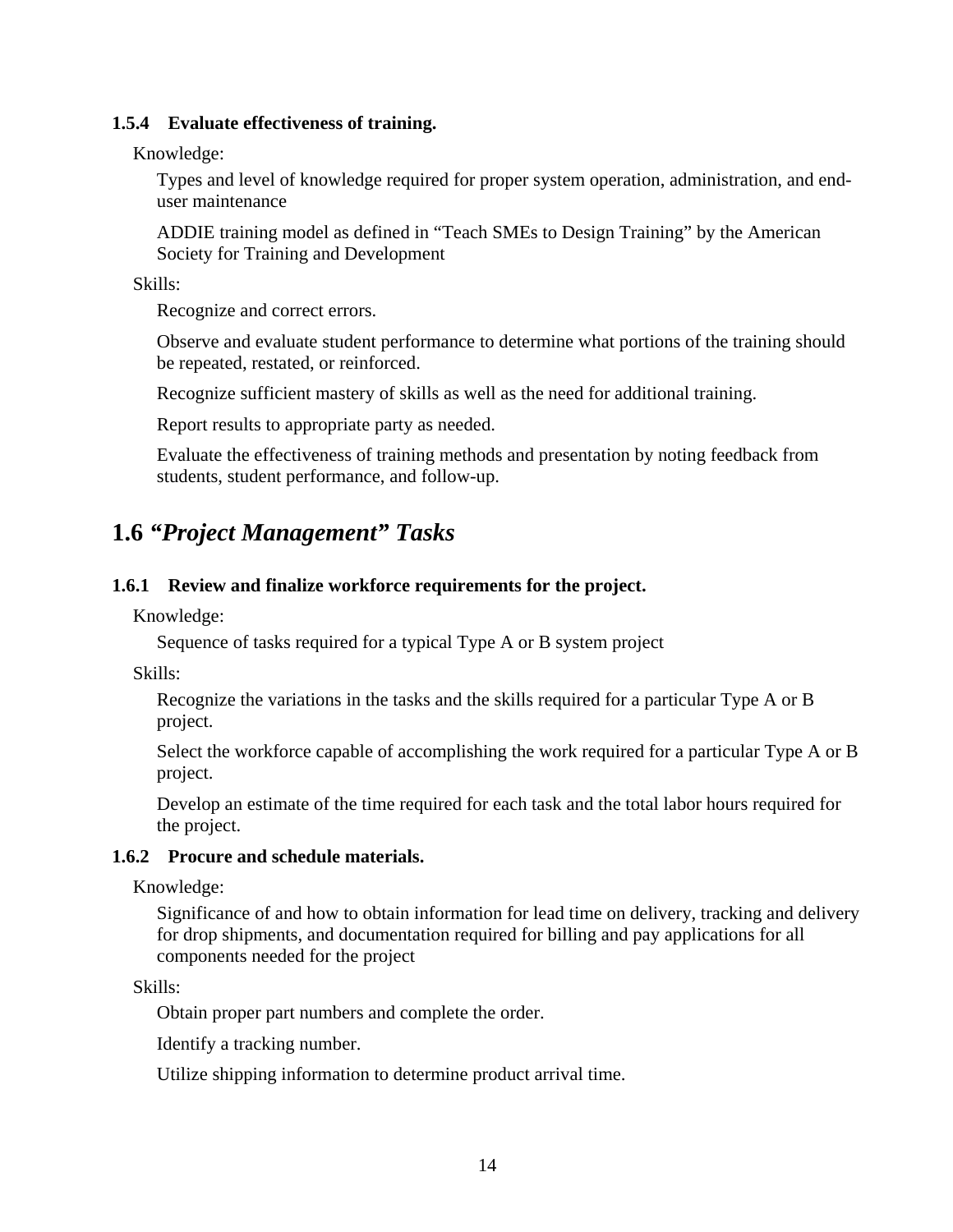#### **1.6.3 Supervise and coordinate subcontract agreements.**

Knowledge:

How to determine the work expected of all parties under contract to your company

Skills:

Plan the work with the subcontractor.

Use visual inspection during site visits and communication with the installation team to verify that work has been done in an orderly fashion as stated in project documents.

Inform the subcontractor of any shortfalls or changes in expectations.

#### **1.6.4 Coordinate with other trades on project.**

Knowledge:

Roles of other trades, and the chain of command on the project

Purposes of project meetings

Skills:

Monitor progress by other trades and determine any impact on your company's work and update schedule.

Effectively plan and conduct project meetings.

Communicate clearly in writing and verbally to determine and record progress.

#### **1.6.5 Develop and monitor the timeline for the project.**

Knowledge:

Sequence of tasks required for a typical Type A or B system project

Skills:

Assemble a task sequence and a time-driven critical path schedule for a Type A or B project.

Recognize changes in schedules in the tasks required for a particular Type A or B project.

Review the time required for each task and the total labor hours required for the project and possible alternative procedures.

Determine inspection requirements and schedules.

Record, adjust as needed, and communicate the timeline.

#### **1.6.6 Develop budget.**

Knowledge:

Know how all the material and labor accounts for the project combine into a total budget.

Know how to allocate costs of the project to various phases of the job, such as rough-in, cable pulling, field device, head-end termination, testing/commissioning, etc.

Skills:

Develop procedures for recording spending on each phase of the project over time.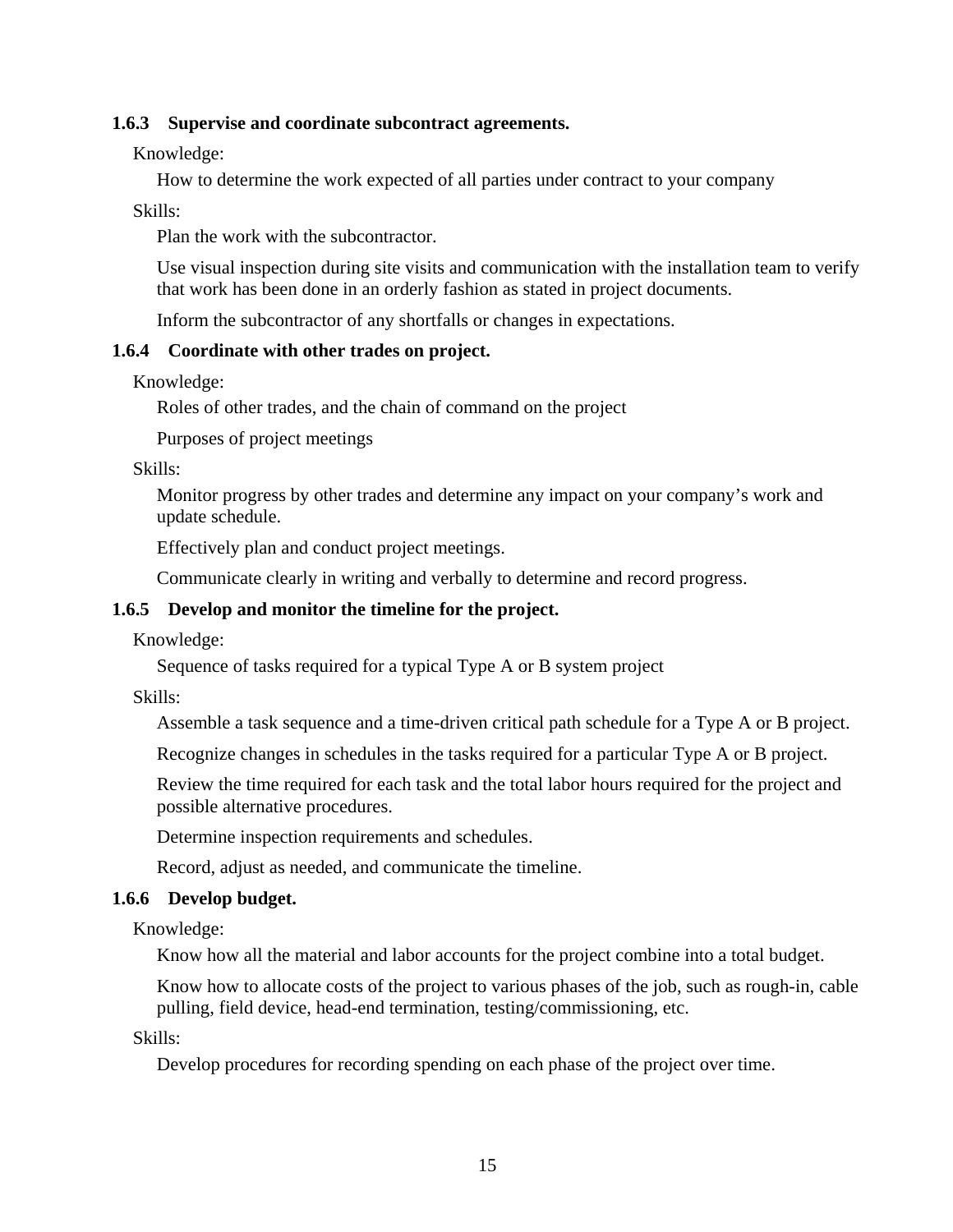Organize budget information into a well-formatted spreadsheet, including estimated and actual costs and variances.

Communicate clearly in writing and verbally to gather and present budget information.

#### **1.6.7 Monitor the budget, including labor, material, and funds.**

Knowledge:

Source materials for project budget information

Addition, subtraction, multiplication, division, and calculation of percentages

Bookkeeping significance of income and expenses, beginning and current balances, labor hours, materials purchased, funds available, and funds expended

Skills:

Determine expended labor, materials, and other costs and the expenses remaining for the project.

Identify possible cost-savings, including outsourcing, and value-added engineering.

Read and interpret a budget in spreadsheet format.

#### **1.6.8 Confirm that the system has been installed in a professional manner and that operation and performance meet the specifications in the proposal.**

Knowledge:

What manufacturers' product information relates to installation requirements for mounting and termination of all equipment

Skills:

Use manufacturers' product information to determine the installation requirements for mounting and terminating the proposed system.

Verify that components are level and that rack-mounted components are secure.

Verify that connectors are secure and that wires are neatly bundled and labeled.

Verify that the system is operational and meets the customer's needs as expressed in the proposal.

#### **1.6.9 Develop a maintenance plan for the system.**

Knowledge:

Factors that can reduce the expected or remaining lifetime of CCTV equipment

Skills:

Locate the system contract and subsequent change orders to identify the value of a new installation and the potential liability in providing a maintenance agreement.

Request a survey of an existing system to identify its value and the potential liability in providing a maintenance agreement.

Develop an inventory of the equipment to be covered by the plan, including the cost of each covered component.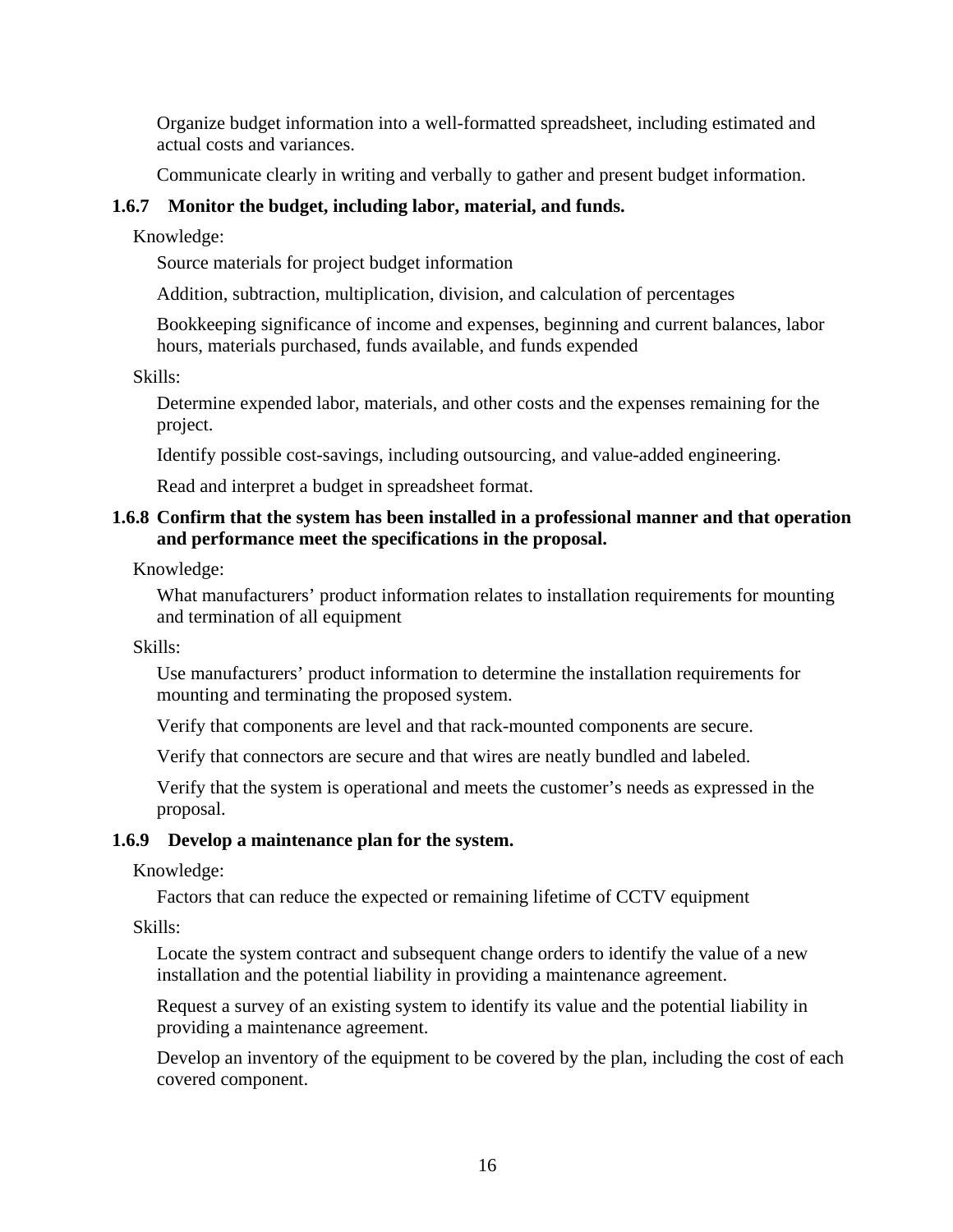Determine all costs involved in having a piece of failed equipment repaired, or in replacing it, and decide upon a preferred strategy.

Estimate other costs related to training, support, troubleshooting, etc.

Estimate the expected total costs over the term of the plan and determine an appropriate maintenance factor and price to offer the client.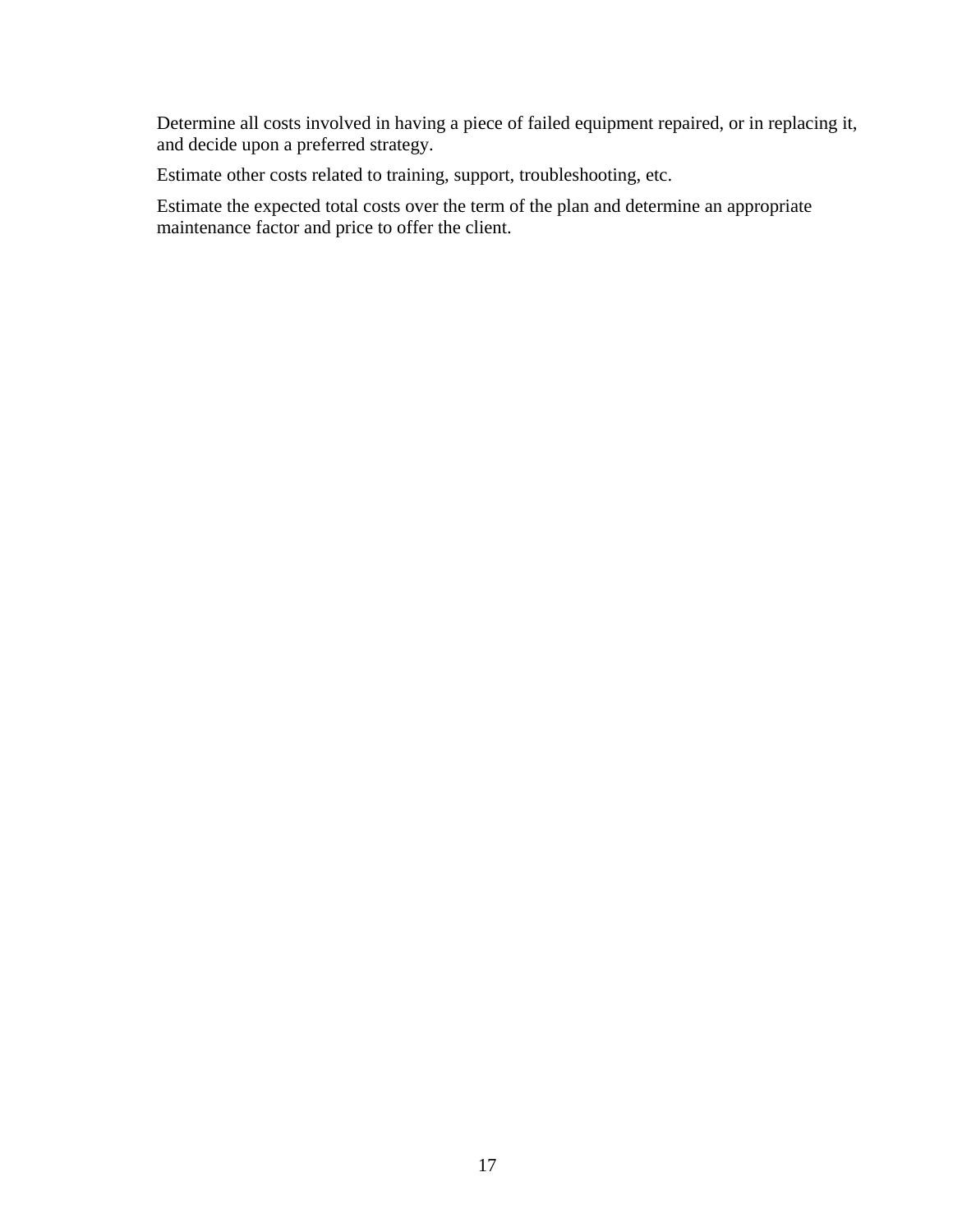# **Appendix A: System Classification**

*The following are some of the types of equipment and system characteristics that delineate "Type A," "Type B," and "Type C" systems, as they are used in this content outline.* 

### **Type A Systems**

 *These are basic systems with standard components, low bandwidth transmission, and menu-driven set-up, such as:* 

Multiplexer/VCR

Quad/VCR

Digital video recorders with time/date, play/record, and anti-tamper functions

Sequential switch

Single keyboard

Indoor/outdoor

Standard cable runs not requiring repeaters or amplifiers (less than 750 ft. for coaxial; less than 1500 ft. for twisted pair)

### **Type B Systems**

 *These systems can include specialized components, programmable controls, and high-bandwidth transmission, such as:*  PTZ

Multiple keyboards

Matrix interfaced with alarms, A/C, or intercom (GPI or dry contact)

Digital video recorders with programmable, alarm-based resolution and frame rate

Fiber transmission systems

Low light

Long cable runs

Covert or portable systems

RF modulators

### **Type C Systems**

 *These systems can include PCs, serial communication, and wireless transmission, such as:* 

Integrated systems/serial communications/GUIs

LANs/WANs

Remote systems

Microwave and IR transmission

Digital video recorders with remote interface